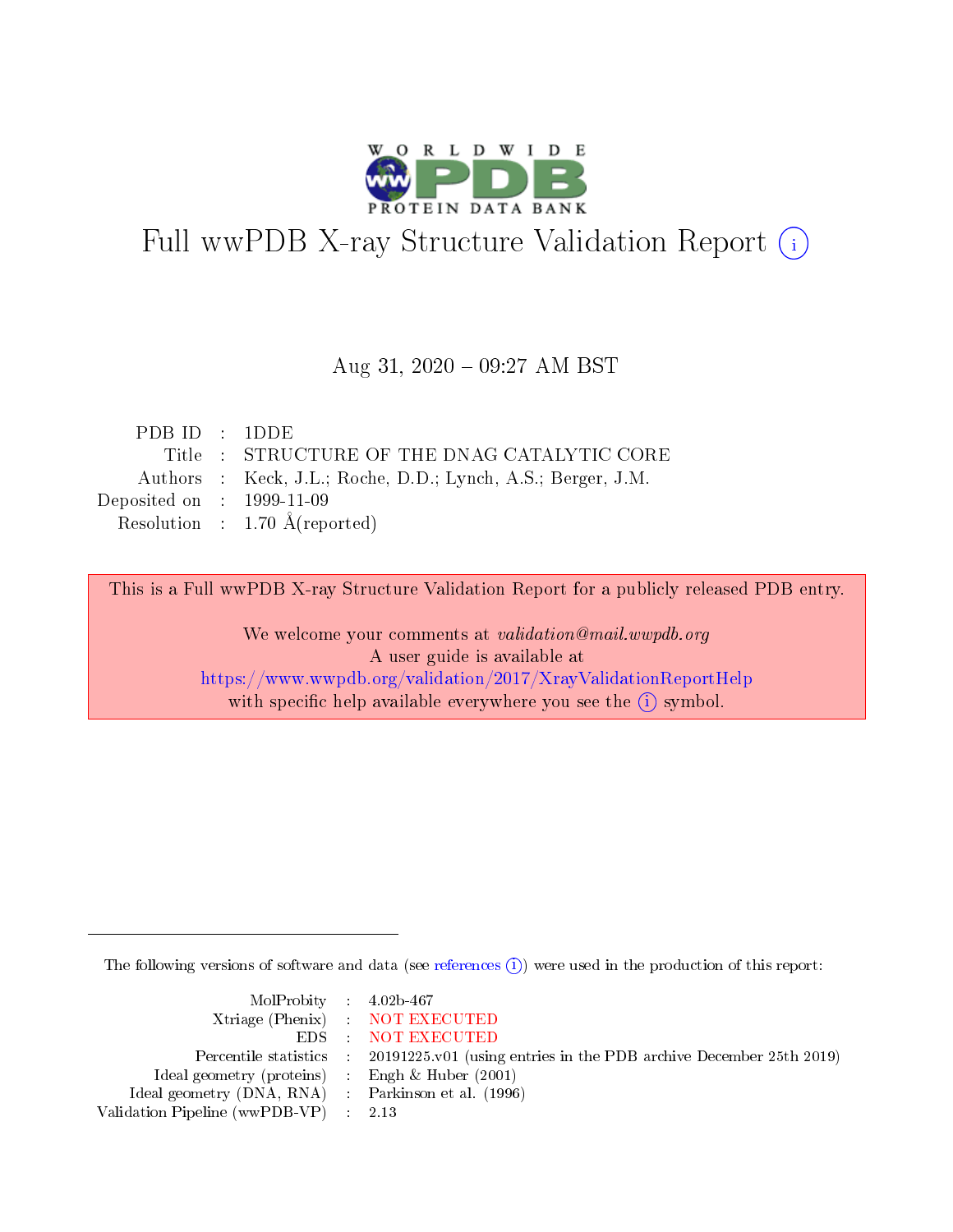# 1 [O](https://www.wwpdb.org/validation/2017/XrayValidationReportHelp#overall_quality)verall quality at a glance  $(i)$

The following experimental techniques were used to determine the structure: X-RAY DIFFRACTION

The reported resolution of this entry is 1.70 Å.

Percentile scores (ranging between 0-100) for global validation metrics of the entry are shown in the following graphic. The table shows the number of entries on which the scores are based.



| Metric                | Whole archive       | Similar resolution<br>$(\#\text{Entries}, \text{resolution range}(\text{\AA})\)$ |  |  |
|-----------------------|---------------------|----------------------------------------------------------------------------------|--|--|
|                       | (# $\rm{Entries}$ ) |                                                                                  |  |  |
| Clashscore            | 141614              | $4695(1.70-1.70)$                                                                |  |  |
| Ramachandran outliers | 138981              | $4610(1.70-1.70)$                                                                |  |  |
| Sidechain outliers    | 138945              | $4610(1.70-1.70)$                                                                |  |  |

The table below summarises the geometric issues observed across the polymeric chains and their fit to the electron density. The red, orange, yellow and green segments on the lower bar indicate the fraction of residues that contain outliers for  $\geq=3$ , 2, 1 and 0 types of geometric quality criteria respectively. A grey segment represents the fraction of residues that are not modelled. The numeric value for each fraction is indicated below the corresponding segment, with a dot representing fractions  $\leq=5\%$ 

Note EDS was not executed.

| Mol | Chain | Length     | Quality of chain |     |  |    |  |  |  |
|-----|-------|------------|------------------|-----|--|----|--|--|--|
|     |       | 990<br>ააი | 76%              | 14% |  | 8% |  |  |  |

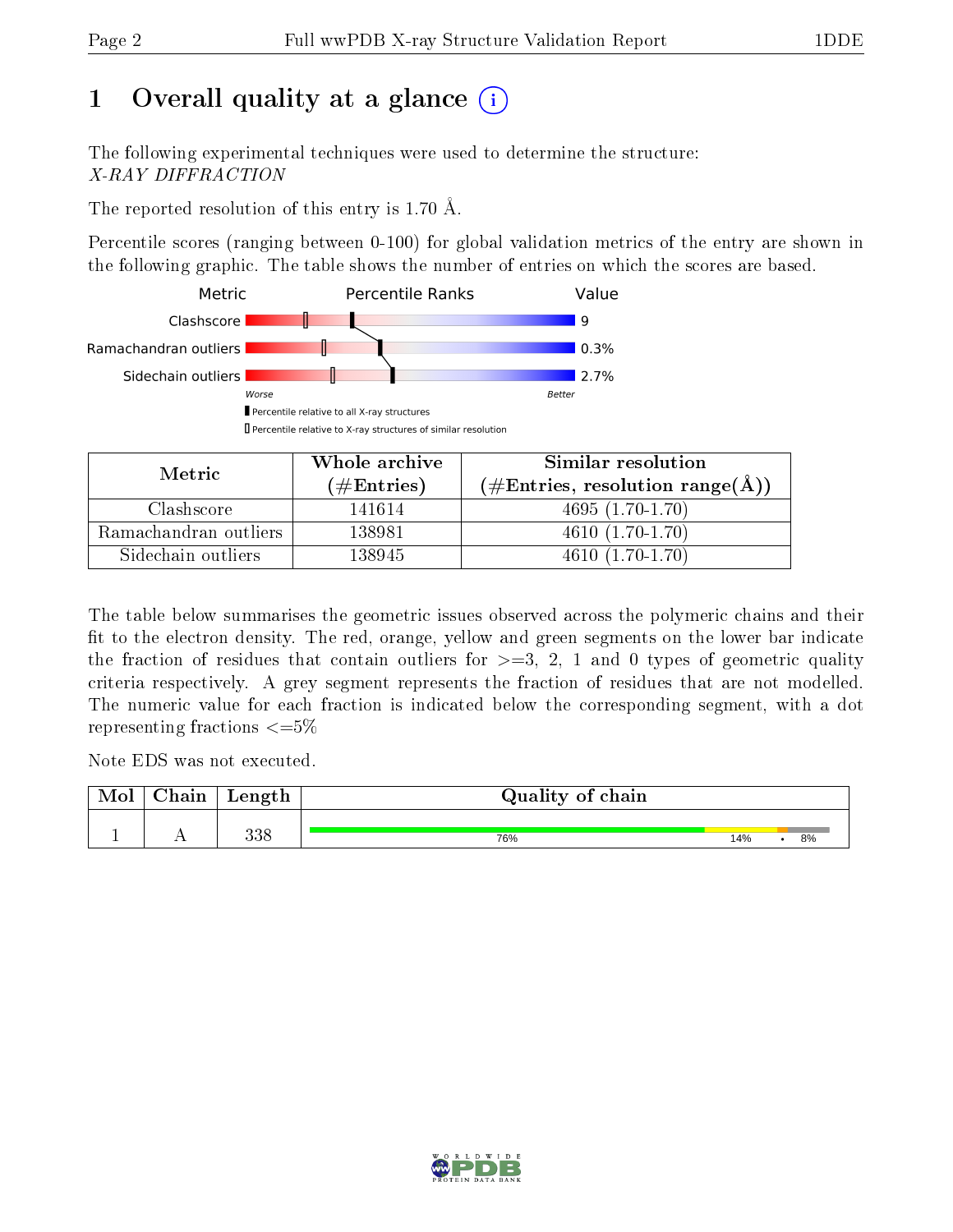# 2 Entry composition (i)

There are 3 unique types of molecules in this entry. The entry contains 2750 atoms, of which 0 are hydrogens and 0 are deuteriums.

In the tables below, the ZeroOcc column contains the number of atoms modelled with zero occupancy, the AltConf column contains the number of residues with at least one atom in alternate conformation and the Trace column contains the number of residues modelled with at most 2 atoms.

• Molecule 1 is a protein called DNA PRIMASE.

| Mol | Chain | Residues | Atoms         |        |     |     | ZeroOcc | $\mid$ AltConf $\mid$ Trace $\mid$ |  |  |
|-----|-------|----------|---------------|--------|-----|-----|---------|------------------------------------|--|--|
|     |       | $310\,$  | Total<br>2456 | 1547 - | 439 | 459 |         |                                    |  |  |

There are 15 discrepancies between the modelled and reference sequences:

| Chain | Residue | Modelled   | Actual     | Comment               | Reference  |
|-------|---------|------------|------------|-----------------------|------------|
| A     | 96      | MET        | GLU        | <b>EXPRESSION TAG</b> | UNP P0ABS5 |
| А     | 97      | $\rm{ARG}$ | VAL        | <b>EXPRESSION TAG</b> | UNP P0ABS5 |
| А     | 98      | <b>GLY</b> | <b>PRO</b> | <b>EXPRESSION TAG</b> | UNP P0ABS5 |
| A     | 99      | <b>SER</b> | PHE        | <b>EXPRESSION TAG</b> | UNP P0ABS5 |
| А     | 100     | HIS        | GLU        | <b>EXPRESSION TAG</b> | UNP P0ABS5 |
| A     | 101     | <b>HIS</b> | ALA        | <b>EXPRESSION TAG</b> | UNP P0ABS5 |
| А     | 102     | <b>HIS</b> | <b>GLY</b> | <b>EXPRESSION TAG</b> | UNP P0ABS5 |
| А     | 103     | HIS        | <b>SER</b> | <b>EXPRESSION TAG</b> | UNP POABS5 |
| А     | 104     | HIS        | <b>GLY</b> | <b>EXPRESSION TAG</b> | UNP POABS5 |
| A     | 105     | <b>HIS</b> | <b>PRO</b> | <b>EXPRESSION TAG</b> | UNP POABS5 |
| А     | 106     | <b>GLY</b> | <b>SER</b> | <b>EXPRESSION TAG</b> | UNP P0ABS5 |
| А     | 107     | <b>SER</b> | GLN        | <b>EXPRESSION TAG</b> | UNP P0ABS5 |
| А     | 108     | <b>GLY</b> | <b>ILE</b> | EXPRESSION TAG        | UNP P0ABS5 |
| А     | 109     | <b>SER</b> | GLU        | <b>EXPRESSION TAG</b> | UNP P0ABS5 |
| А     | 110     | MET        | $\rm{ARG}$ | <b>EXPRESSION TAG</b> | UNP POABS5 |

• Molecule 2 is YTTRIUM ION (three-letter code: Y1) (formula: Y).

|  | $\sqrt{\text{Mol}}$ Chain   Residues $\pm$ | Atoms | $ZeroOcc \mid AltConf \mid$ |  |
|--|--------------------------------------------|-------|-----------------------------|--|
|  |                                            | Total |                             |  |

• Molecule 3 is water.

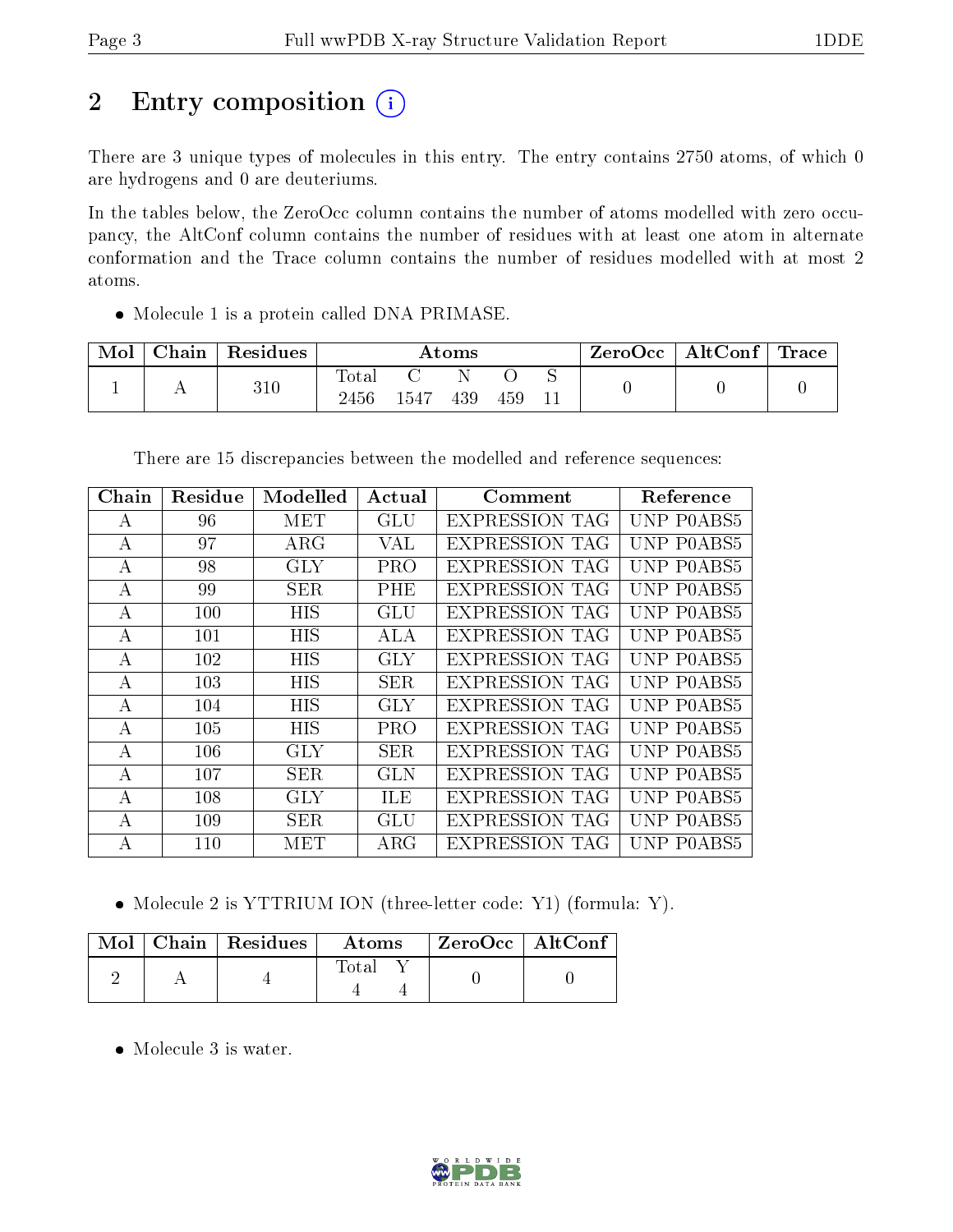|  | $Mol$   Chain   Residues | Atoms                | $ZeroOcc \mid AltConf$ |  |
|--|--------------------------|----------------------|------------------------|--|
|  | $\rm 290$                | Total<br>-290<br>290 |                        |  |

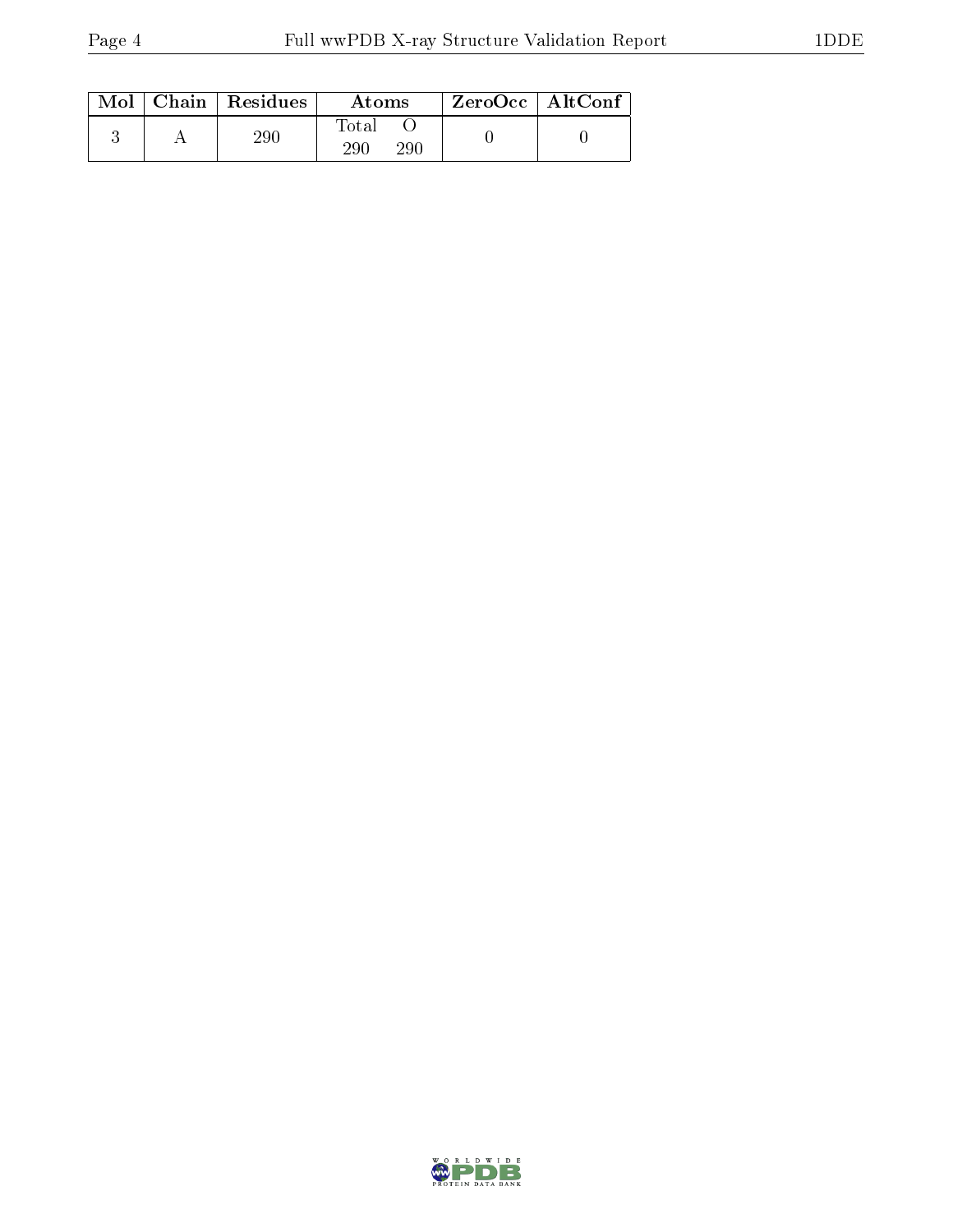# 3 Residue-property plots  $(i)$

These plots are drawn for all protein, RNA, DNA and oligosaccharide chains in the entry. The first graphic for a chain summarises the proportions of the various outlier classes displayed in the second graphic. The second graphic shows the sequence view annotated by issues in geometry. Residues are color-coded according to the number of geometric quality criteria for which they contain at least one outlier: green  $= 0$ , yellow  $= 1$ , orange  $= 2$  and red  $= 3$  or more. Stretches of 2 or more consecutive residues without any outlier are shown as a green connector. Residues present in the sample, but not in the model, are shown in grey.

Note EDS was not executed.

• Molecule 1: DNA PRIMASE



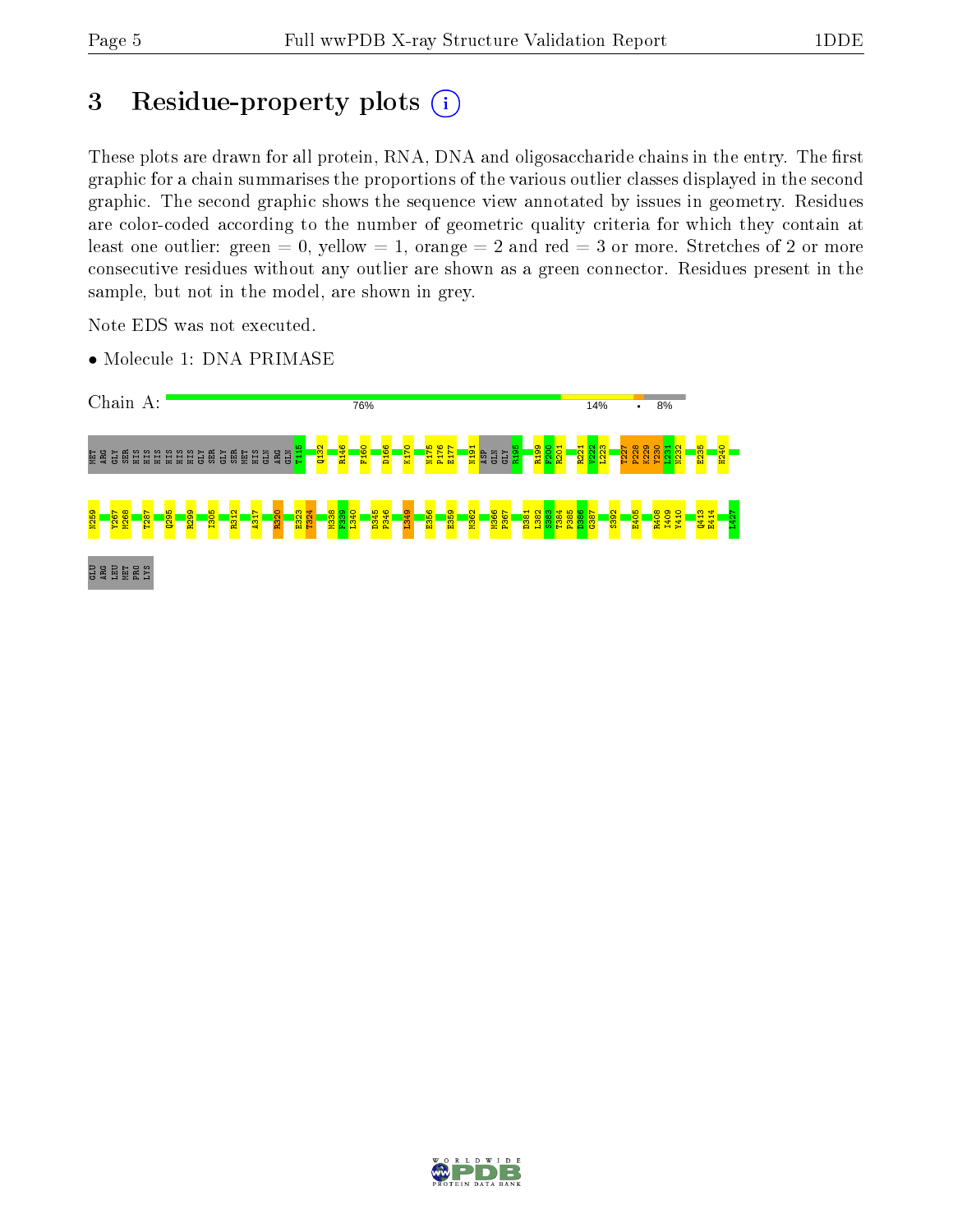# 4 Data and refinement statistics  $(i)$

Xtriage (Phenix) and EDS were not executed - this section is therefore incomplete.

| Property                               | <b>Value</b>                                    | Source    |  |
|----------------------------------------|-------------------------------------------------|-----------|--|
| Space group                            | P 21 21 21                                      | Depositor |  |
| Cell constants                         | $55.89\text{\AA}$<br>38.02Å<br>139.49Å          | Depositor |  |
| a, b, c, $\alpha$ , $\beta$ , $\gamma$ | $90.00^\circ$<br>$90.00^\circ$<br>$90.00^\circ$ |           |  |
| Resolution $(A)$                       | 20.00<br>-1.70                                  | Depositor |  |
| % Data completeness                    | (Not available) $(20.00-1.70)$                  | Depositor |  |
| (in resolution range)                  |                                                 |           |  |
| $\mathrm{R}_{merge}$                   | 0.05                                            | Depositor |  |
| $\mathrm{R}_{sym}$                     | (Not available)                                 | Depositor |  |
| Refinement program                     | <b>REFMAC</b>                                   | Depositor |  |
| $R, R_{free}$                          | 0.263<br>0.209                                  | Depositor |  |
| Estimated twinning fraction            | No twinning to report.                          | Xtriage   |  |
| Total number of atoms                  | 2750                                            | wwPDB-VP  |  |
| Average B, all atoms $(A^2)$           | 26.0                                            | wwPDB-VP  |  |

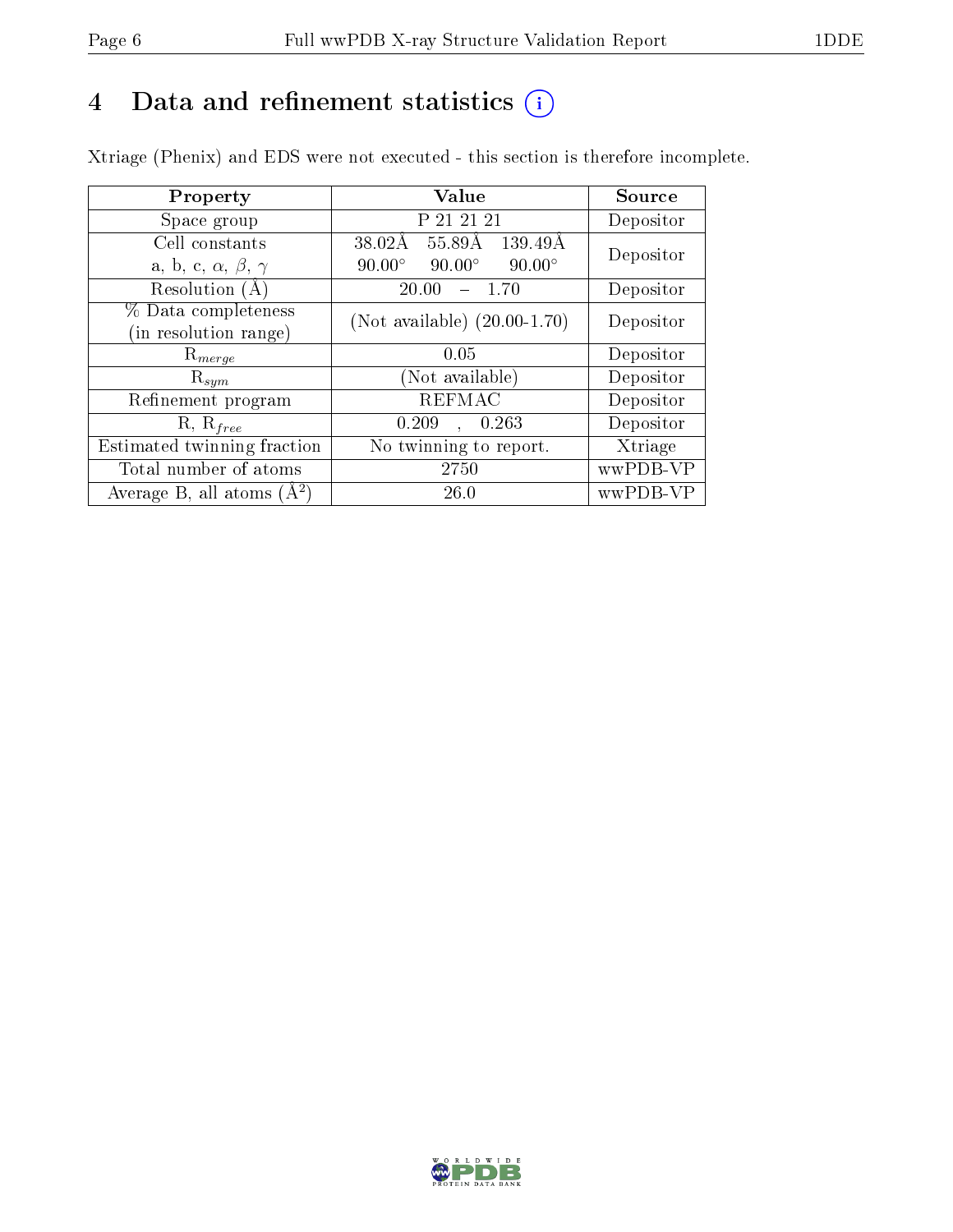# 5 Model quality  $(i)$

## 5.1 Standard geometry  $(i)$

Bond lengths and bond angles in the following residue types are not validated in this section:  ${\rm Y1}$ 

The Z score for a bond length (or angle) is the number of standard deviations the observed value is removed from the expected value. A bond length (or angle) with  $|Z| > 5$  is considered an outlier worth inspection. RMSZ is the root-mean-square of all Z scores of the bond lengths (or angles).

|  | $Mol$   Chain |      | Bond lengths                   | Bond angles |                  |  |
|--|---------------|------|--------------------------------|-------------|------------------|--|
|  |               |      | RMSZ $\mid \#Z \mid >5$   RMSZ |             | $\# Z  > 5$      |  |
|  |               | 0.39 | 0/2504                         | 1.06        | $14/3387(0.4\%)$ |  |

Chiral center outliers are detected by calculating the chiral volume of a chiral center and verifying if the center is modelled as a planar moiety or with the opposite hand.A planarity outlier is detected by checking planarity of atoms in a peptide group, atoms in a mainchain group or atoms of a sidechain that are expected to be planar.

|  | $\mid$ Mol $\mid$ Chain $\mid$ #Chirality outliers $\mid$ #Planarity outliers $\mid$ |
|--|--------------------------------------------------------------------------------------|
|  |                                                                                      |

There are no bond length outliers.

All (14) bond angle outliers are listed below:

| Mol          | Chain | Res | <b>Type</b> | Atoms                 | Z        | Observed $({}^{\circ})$ | Ideal $\binom{c}{c}$ |
|--------------|-------|-----|-------------|-----------------------|----------|-------------------------|----------------------|
| 1            | А     | 408 | $\rm{ARG}$  | $CD-NE- CZ$           | 10.70    | 138.57                  | 123.60               |
| 1            | А     | 227 | <b>THR</b>  | $CA-C-O$              | $-10.10$ | 98.89                   | 120.10               |
| 1            | А     | 408 | $\rm{ARG}$  | NE-CZ-NH <sub>2</sub> | $-9.62$  | 115.49                  | 120.30               |
| 1            | А     | 146 | $\rm{ARG}$  | $NE- CZ-NH2$          | 8.47     | 124.53                  | 120.30               |
| $\mathbf{I}$ | А     | 408 | $\rm{ARG}$  | $NE-CZ-NH1$           | 7.83     | 124.22                  | 120.30               |
| 1            | А     | 228 | <b>PRO</b>  | $CA-N-CD$             | $-7.32$  | 101.26                  | 111.50               |
| $\mathbf{I}$ | А     | 201 | $\rm{ARG}$  | NE-CZ-NH1             | 7.08     | 123.84                  | 120.30               |
| 1            | А     | 405 | GLU         | OE1-CD-OE2            | $-6.71$  | 115.25                  | 123.30               |
| 1            | А     | 320 | $\rm{ARG}$  | $NE-CZ-NH2$           | $-6.62$  | 116.99                  | 120.30               |
| $\mathbf{1}$ | А     | 228 | <b>PRO</b>  | $N$ -CA-CB            | 6.22     | 110.77                  | 103.30               |
| 1            | А     | 228 | <b>PRO</b>  | $N$ -CD-CG            | 6.00     | 112.20                  | 103.20               |
| 1            | А     | 201 | <b>ARG</b>  | $NE- CZ-NH2$          | $-5.98$  | 117.31                  | 120.30               |
| 1            | А     | 199 | $\rm{ARG}$  | $NE-CZ-NH1$           | 5.80     | 123.20                  | 120.30               |
|              | А     | 230 | TYR         | $CB-CG-CD2$           | $-5.03$  | 117.98                  | 121.00               |

There are no chirality outliers.

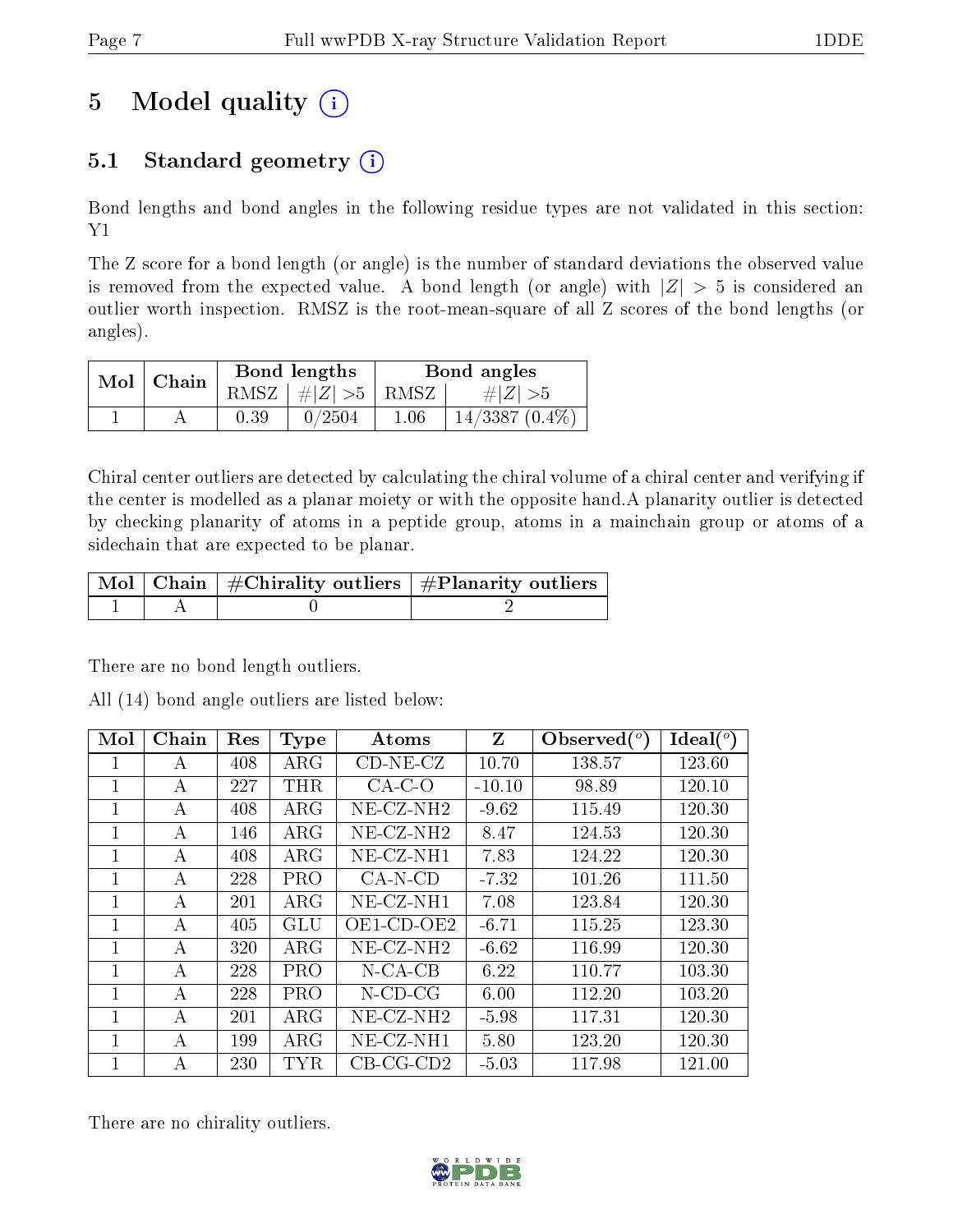All (2) planarity outliers are listed below:

| $\Box$ Mol $\parallel$ Chain $\parallel$ Res $\parallel$ Type $\perp$ |     | Group                    |
|-----------------------------------------------------------------------|-----|--------------------------|
|                                                                       | 227 | THR   Mainchain, Peptide |

#### 5.2 Too-close contacts  $(i)$

In the following table, the Non-H and H(model) columns list the number of non-hydrogen atoms and hydrogen atoms in the chain respectively. The H(added) column lists the number of hydrogen atoms added and optimized by MolProbity. The Clashes column lists the number of clashes within the asymmetric unit, whereas Symm-Clashes lists symmetry related clashes.

|  |      |      | Mol   Chain   Non-H   H(model)   H(added)   Clashes   Symm-Clashes |
|--|------|------|--------------------------------------------------------------------|
|  | 2456 | 9497 |                                                                    |
|  |      |      |                                                                    |
|  | 290  |      |                                                                    |
|  | 2750 | 9497 |                                                                    |

The all-atom clashscore is defined as the number of clashes found per 1000 atoms (including hydrogen atoms). The all-atom clashscore for this structure is 9.

All (43) close contacts within the same asymmetric unit are listed below, sorted by their clash magnitude.

| Atom-1              | Atom-2                                     | Interatomic      | Clash         |
|---------------------|--------------------------------------------|------------------|---------------|
|                     |                                            | distance $(\AA)$ | overlap $(A)$ |
| 1:A:166:ASP:OD2     | 1: A:170: LYS: HE3                         | 1.62             | 0.97          |
| 1: A:338:MET:HE1    | 1: A: 362: MET:HG3                         | 1.49             | 0.92          |
| 1: A:305: ILE: HG21 | 1: A: 338: MET: HE3                        | 1.55             | 0.88          |
| 1: A:230:TYR:OH     | 1: A:268:MET:CE                            | 2.22             | 0.87          |
| 1: A:235: GLU:OE1   | 1:A:240:HIS:HD2                            | 1.60             | 0.85          |
| 1: A:230:TYR:OH     | $1:\overline{A}:268:\text{MET}:\text{HE2}$ | 1.80             | 0.81          |
| 1: A:410: TYR: CZ   | 1: A:414: GLU:OE1                          | 2.38             | 0.77          |
| 1: A:235: GLU:OE1   | 1: A:240: HIS:CD2                          | 2.40             | 0.73          |
| 1:A:323:GLU:OE2     | 3:A:611:HOH:O                              | 2.10             | 0.69          |
| 1: A:287:THR:O      | 1: A:287:THR:HG22                          | 1.94             | 0.68          |
| 1: A:230: TYR: CZ   | 1: A:268: MET:HG3                          | 2.28             | 0.67          |
| 1: A:305: ILE: HG21 | 1: A: 338: MET:CE                          | 2.25             | 0.65          |
| 1: A:305: ILE: CG2  | 1: A: 338: MET: HE3                        | 2.29             | 0.61          |
| 1: A: 338: MET:CE   | 1: A:362: MET:HA                           | 2.32             | 0.60          |
| 1:A:259:ASN:OD1     | 3:A:499:HOH:O                              | 2.16             | 0.60          |
| 1: A:295: GLN:O     | 1: A:299: ARG:HG3                          | 2.01             | 0.60          |
| 1: A:230:TYR:OH     | 1: A:268: MET:HE3                          | 2.02             | 0.57          |
| 1:A:381:ASP:O       | 1: A:387: GLY:HA3                          | 2.04             | 0.57          |

Continued on next page...

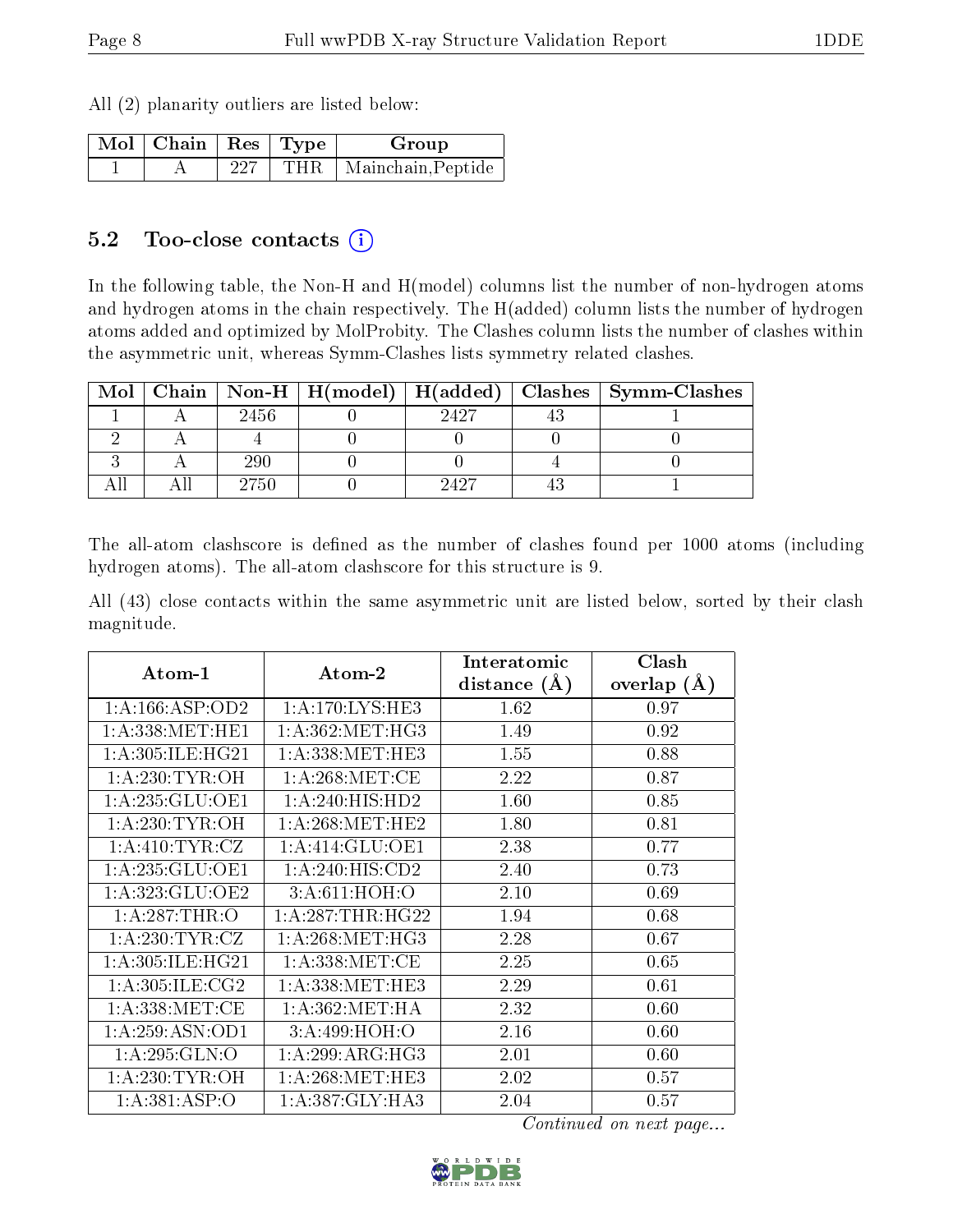|                              | $\mathbf{r}$ $\mathbf{v}$ | Interatomic    | Clash         |
|------------------------------|---------------------------|----------------|---------------|
| Atom-1                       | Atom-2                    | distance $(A)$ | overlap $(A)$ |
| 1: A:338:MET:HE1             | 1: A:362:MET:CG           | 2.29           | 0.57          |
| 1:A.320:ARG:O                | 1: A:324:THR:HG23         | 2.04           | 0.56          |
| 1: A:230: TYR:OH             | 1: A:268:MET:HG3          | 2.09           | 0.53          |
| 1: A: 359: GLU:O             | 1: A:362:MET:HB3          | 2.09           | $0.52\,$      |
| 1: A:410: TYR:OH             | 1:A:414:GLU:OE1           | 2.27           | 0.50          |
| 1:A:340:LEU:HD22             | 1: A:349:LEU:HD12         | 1.95           | 0.48          |
| 1: A:410: TYR:O              | 1:A:414:GLU:HG2           | 2.14           | 0.48          |
| 1: A:338: MET:CE             | 1: A:362:MET:HG3          | 2.32           | 0.47          |
| 1:A:324:THR:HG21             | 3:A:549:HOH:O             | 2.13           | 0.47          |
| $1:A:287$ : THR: O           | 1: A:287:THR:CG2          | 2.61           | 0.47          |
| 1: A:356: GLU:OE2            | 3: A:603:HOH:O            | 2.21           | 0.46          |
| 1:A:160:PHE:HE1              | 1:A:223:LEU:HD12          | 1.81           | 0.46          |
| 1:A:221:ARG:NH2              | 1: A:229: LYS: NZ         | 2.64           | 0.46          |
| 1: A: 338: MET: HE1          | 1: A:362:MET:HA           | 1.97           | 0.45          |
| 1:A:317:ALA:HA               | 1:A:320:ARG:NH1           | 2.33           | 0.44          |
| 1:A:221:ARG:HD2              | 1: A:268:MET:HE2          | 1.99           | 0.43          |
| 1:A:320:ARG:O                | 1: A:324:THR:CG2          | 2.66           | 0.43          |
| 1: A:409: ILE:O              | 1:A:413:GLN:HG3           | 2.19           | 0.43          |
| $1:A:345:\overline{ASP:HB2}$ | 1: A:346: PRO:CD          | 2.49           | 0.43          |
| 1:A:384:THR:HB               | 1: A: 385: PRO: HD2       | 2.01           | 0.42          |
| 1: A: 366: MET: HA           | 1:A:367:PRO:HD3           | 1.91           | 0.42          |
| 1: A: 175: ASN: HA           | 1: A:176: PRO:HD3         | 1.96           | 0.42          |
| 1: A:338:MET:HE2             | 1: A:362: MET:HA          | 1.99           | 0.42          |
| 1:A:232:ASN:HD21             | 1: A:267:TYR:HE2          | 1.68           | 0.41          |
| 1:A:221:ARG:NH2              | 1: A:229: LYS: HZ3        | 2.19           | 0.40          |

Continued from previous page...

All (1) symmetry-related close contacts are listed below. The label for Atom-2 includes the symmetry operator and encoded unit-cell translations to be applied.

| Atom-1 | Atom-2                                                            | Interatomic<br>distance $(A)$ | $\gamma$ lash<br>overlap $(A)$ |
|--------|-------------------------------------------------------------------|-------------------------------|--------------------------------|
|        | $1:\!A:\!132:\!GLN:\!OE1$   $1:\!A:\!312:\!ARG:\!NH1 3$<br>- 5551 | .86                           | ባ 34                           |

## 5.3 Torsion angles (i)

#### 5.3.1 Protein backbone (i)

In the following table, the Percentiles column shows the percent Ramachandran outliers of the chain as a percentile score with respect to all X-ray entries followed by that with respect to entries of similar resolution.

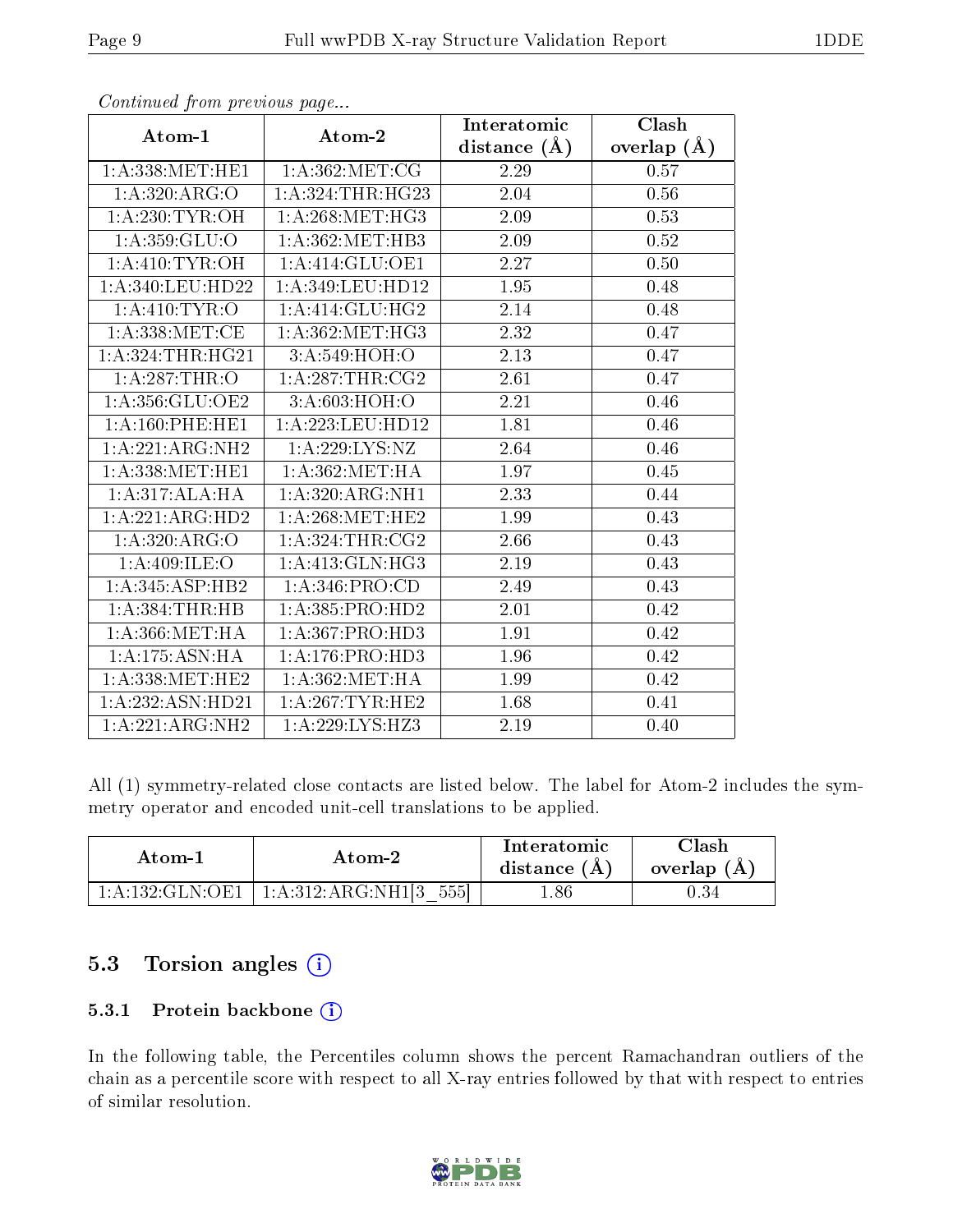The Analysed column shows the number of residues for which the backbone conformation was analysed, and the total number of residues.

| Mol   Chain | Analysed                                          |  | Favoured   Allowed   Outliers   Percentiles |
|-------------|---------------------------------------------------|--|---------------------------------------------|
|             | $306/338$ (90\%)   304 (99\%)   1 (0\%)   1 (0\%) |  | $\vert$ 24<br> 41                           |

All (1) Ramachandran outliers are listed below:

| Mol | Chain | $\operatorname{Res}$ | Tvpe |
|-----|-------|----------------------|------|
|     |       |                      |      |

#### 5.3.2 Protein sidechains  $(i)$

In the following table, the Percentiles column shows the percent sidechain outliers of the chain as a percentile score with respect to all X-ray entries followed by that with respect to entries of similar resolution.

The Analysed column shows the number of residues for which the sidechain conformation was analysed, and the total number of residues.

| Mol   Chain | Analysed                      | Rotameric   Outliers   Percentiles |                                         |           |  |
|-------------|-------------------------------|------------------------------------|-----------------------------------------|-----------|--|
|             | $-259/283(92\%)$ $-252(97\%)$ |                                    | $\begin{pmatrix} 7 & 3\% \end{pmatrix}$ | 126<br>44 |  |

All (7) residues with a non-rotameric sidechain are listed below:

| Mol | Chain | Res | Type       |
|-----|-------|-----|------------|
|     |       | 177 | GLU        |
|     |       | 191 | <b>ASN</b> |
|     |       | 229 | <b>LYS</b> |
|     |       | 324 | <b>THR</b> |
|     |       | 349 | LEU        |
|     |       | 382 | LEU        |
|     |       | 392 | SER.       |

Some sidechains can be flipped to improve hydrogen bonding and reduce clashes. All (7) such sidechains are listed below:

| Mol | Chain | Res | Type             |
|-----|-------|-----|------------------|
|     |       | 124 | $\overline{ASN}$ |
|     |       | 128 | <b>GLN</b>       |
|     |       | 178 | <b>ASN</b>       |
|     |       | 232 | <b>ASN</b>       |
|     |       | 240 | <b>HIS</b>       |
|     |       | 374 | ASN              |

Continued on next page...

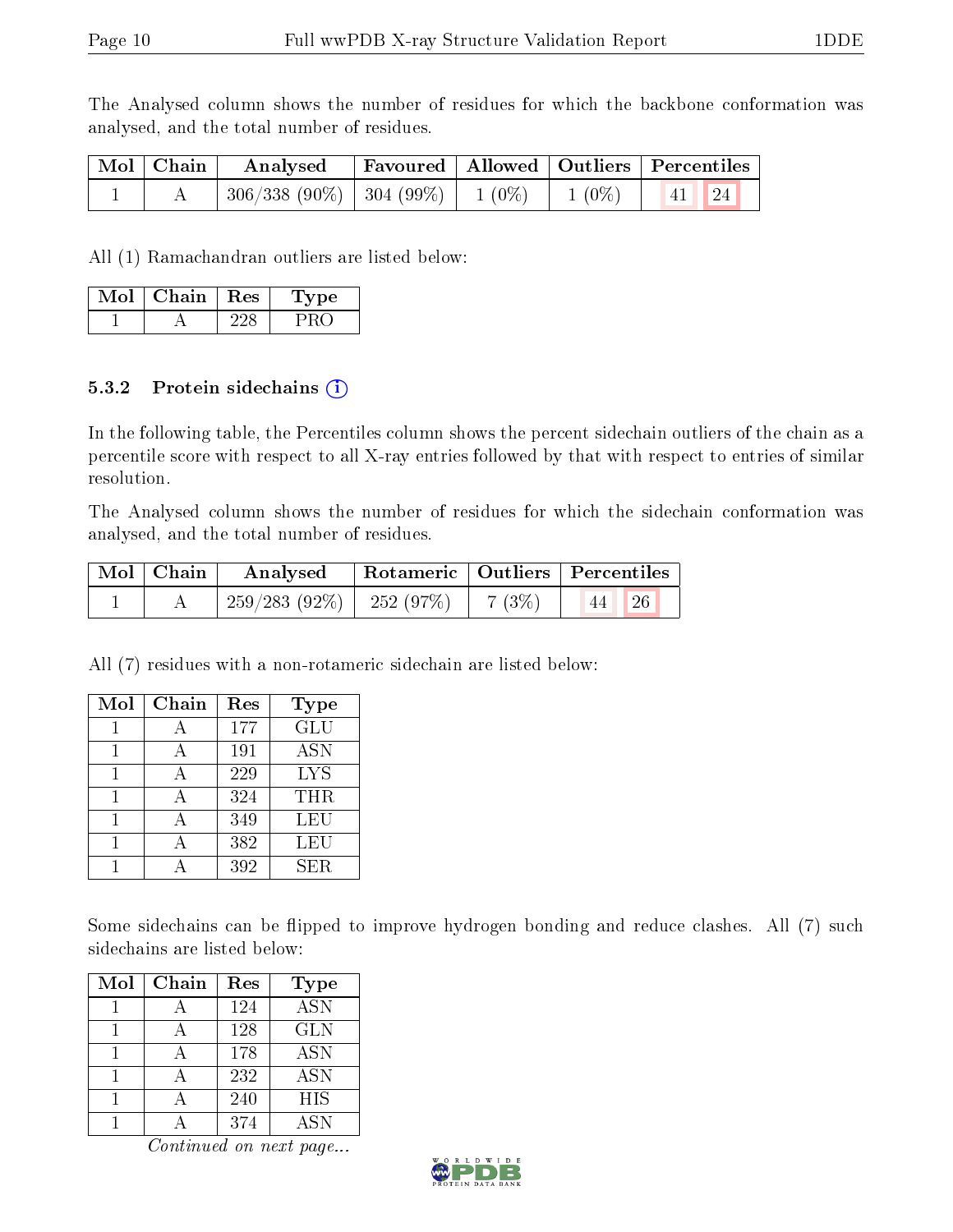Continued from previous page...

| Mol | Chain   Res | Type |
|-----|-------------|------|
|     |             |      |

#### 5.3.3 RNA (i)

There are no RNA molecules in this entry.

#### 5.4 Non-standard residues in protein, DNA, RNA chains (i)

There are no non-standard protein/DNA/RNA residues in this entry.

#### 5.5 Carbohydrates  $(i)$

There are no monosaccharides in this entry.

### 5.6 Ligand geometry  $(i)$

Of 4 ligands modelled in this entry, 4 are monoatomic - leaving 0 for Mogul analysis.

There are no bond length outliers.

There are no bond angle outliers.

There are no chirality outliers.

There are no torsion outliers.

There are no ring outliers.

No monomer is involved in short contacts.

#### 5.7 [O](https://www.wwpdb.org/validation/2017/XrayValidationReportHelp#nonstandard_residues_and_ligands)ther polymers  $(i)$

There are no such residues in this entry.

### 5.8 Polymer linkage issues  $(i)$

There are no chain breaks in this entry.